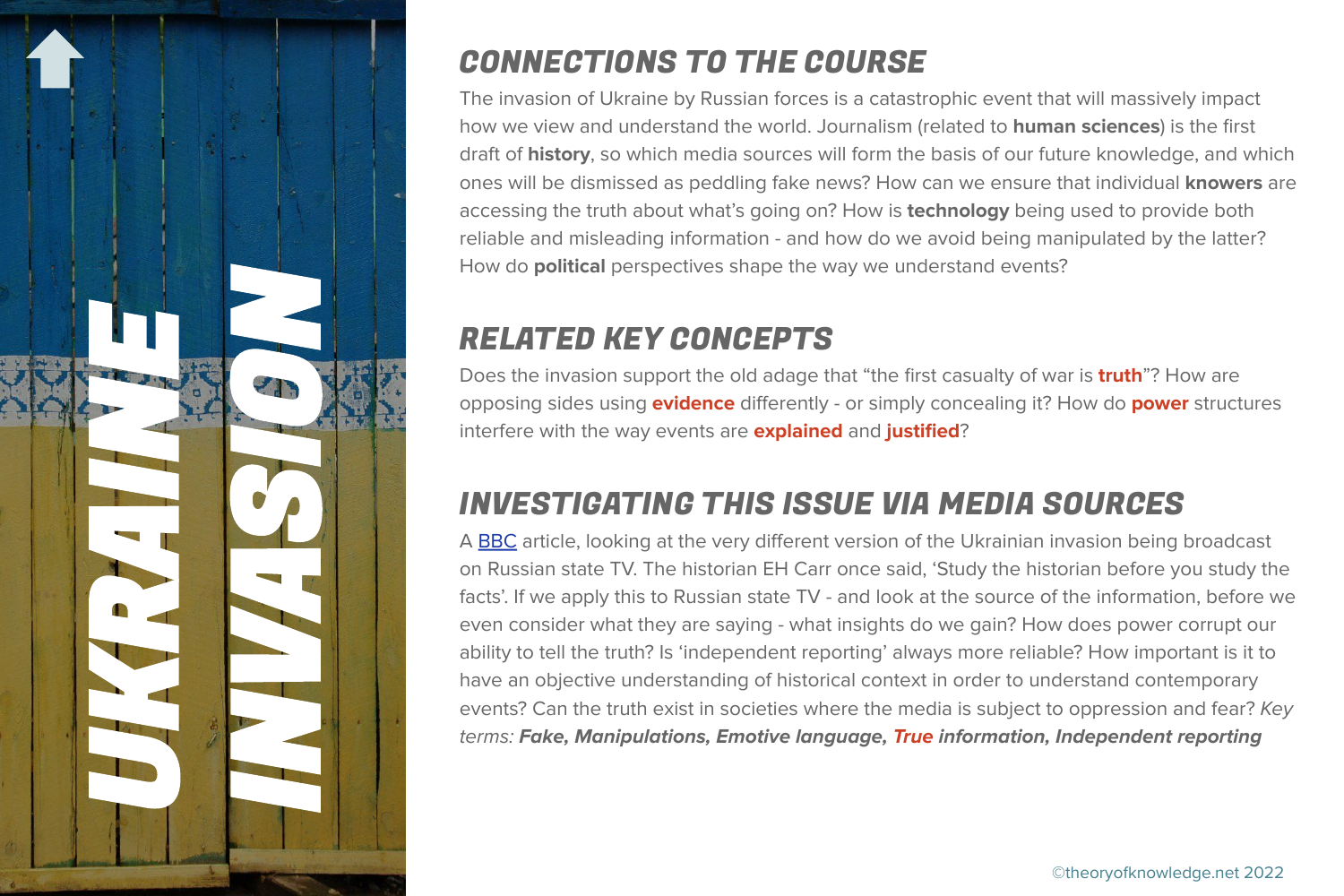

A [History Today](https://www.historytoday.com/archive/history-matters/ukraine-and-russias-history-wars) article, looking at how the conflict between Russia and Ukraine is as much about the past as it is about the present. What does the article reveal about the close relationship between the two countries, and does that help clarify what's going on? How far back do we need to go to understand a conflict? Does history only ever serve as a way of justifying contemporary agendas and points-of-view, or can it be used to provide an objective view of the present? Finally, what does Emmerson mean when he says, "history can be a kind of territory" and how does this relate to both the current crisis, and other conflicts going on around the world? Key terms: **Perceptions of history, Gospel truth, Historical perspective, Narrative, Contested, Justify, Emotional resonance, Legitimacy**

A [Vox](https://www.vox.com/2022/3/1/22949057/vox-conversations-ukraine-russia-putin-peter-pomerantsev) podcast and article, considering whether Putin will be able to continue manufacturing reality as the loss of life in the Ukraine caused by his invasion mounts. This is a great interview with Peter Pomerantsev, dealing with some very deep psychological issues related to the nature of power. If you can, listen to the podcast for a fuller account of the discussion. First of all, what is 'strategic ambiguity', and how effective is it as a method of controlling information? How does the concept of a 'grievance narrative' help us to understand what's going on? Finally, the article identifies 'true power' - what is this, and what are its implications in terms of our ability to access the truth? Key terms: **Manufacture reality, Grievance narrative, Strategic ambiguity, Propaganda, Confuse and disorient, True power**

A [Telegraph](https://www.telegraph.co.uk/world-news/2022/02/21/five-russian-false-flags-comically-easy-debunk/) article, looking at how 'false flag' operations have been created in the current Ukraine Crisis. How has the footage of 'false-flag' operations been debunked? Who is the intended audience of the film clips, and why are they likely to be duped? How (/should) can we remain balanced and objective when it comes to the kind of event now affecting Europe and the world? See also the [Guardian's](https://www.theguardian.com/world/2022/feb/21/dumb-and-lazy-the-flawed-films-of-ukrainian-attacks-made-by-russias-fake-factory) coverage of this story (for once, these two diametrically opposed media sources seem in agreement!). Key terms: **Propaganda, Disinformation, Metadata, Debunked**